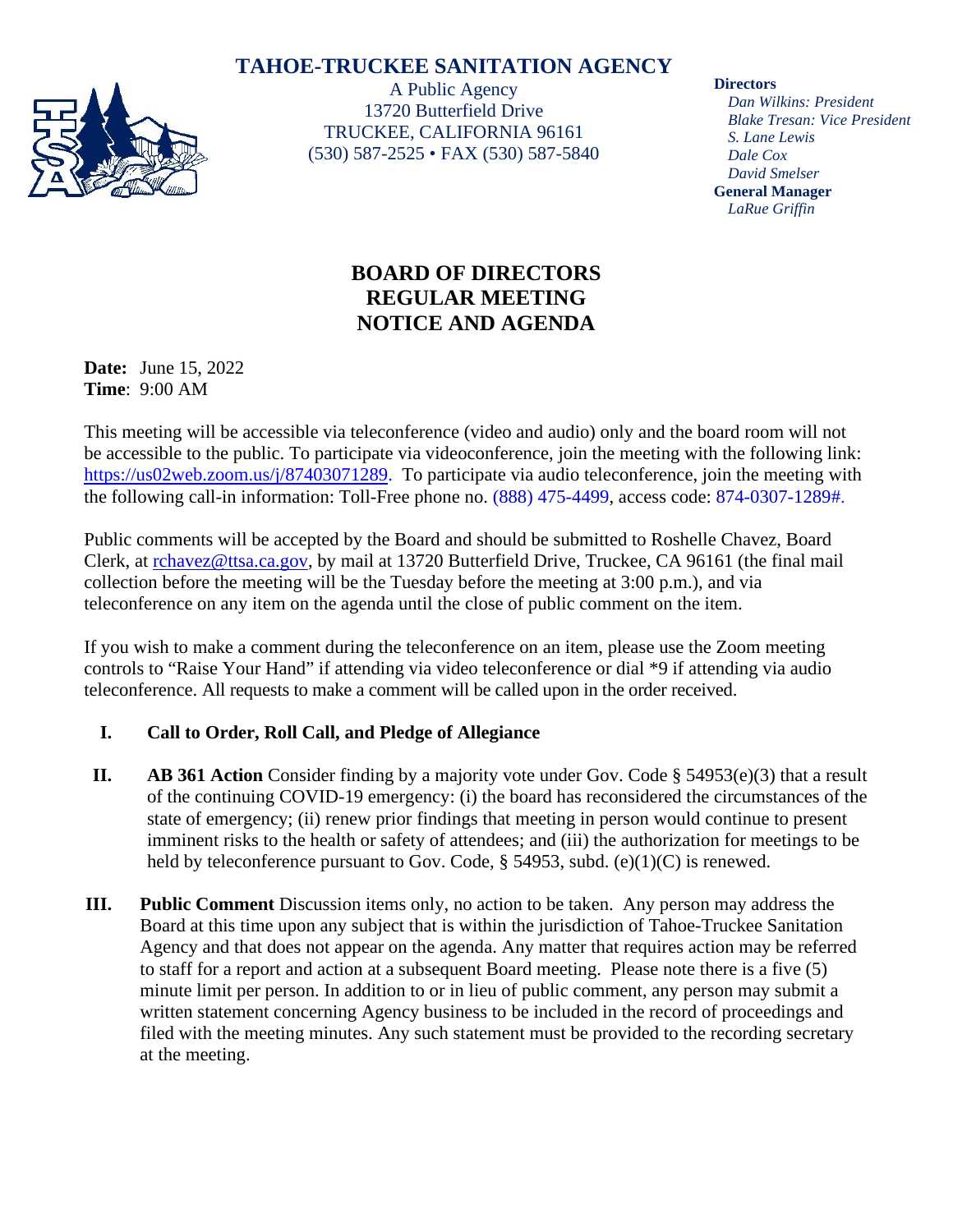- **IV. Consent Agenda** Consent Agenda items are routine items that may be approved without discussion. If an item requires discussion, it may be removed from the Consent Agenda prior to action.
	- 1. Ratify payment of general fund warrants.
	- 2. Ratify approval of financial statements.

### **V. Regular Agenda**

- 1. Report from the May 18, 2022 closed session meeting and the June 7, 2022 closed session meeting.
- 2. Approval of the minutes of the regular Board meeting on May 18, 2022 and the special Board meeting on June 7, 2022.
- 3. Public hearing for public comment related to the Board's consideration of adopting a resolution of the Board adopting 2022-2023 tax roll billing report and approving billing and collection of charges on county tax roll.
- 4. Approval of Resolution No. 2-2022 adopting 2022-2023 tax roll billing report and approving billing and collection of charges on the County of Placer tax roll.
- 5. Approval of Resolution No. 3-2022 adopting 2022-2023 tax roll billing report and approving billing and collection of charges on the County of Nevada tax roll.
- 6. Approval of Resolution No. 4-2022 adopting 2022-2023 tax roll billing report and approving billing and collection of charges on the County of El Dorado tax roll.
- 7. Presentation of the annual financial audit for fiscal year 2020-2021.
- 8. Approval to receive and file the annual financial audit for fiscal year 2020-2021.
- 9. Approval of Agency Fund Policy.
- 10. Approval of the Annual Budget for fiscal year 2022-2023.
- 11. Approval to transfer surplus monies from the Emergency and Contingency Reserve Fund in excess of the \$4 million target balance to the General Fund.
- 12. Approval of Resolution No. 5-2022 to revise the Wastewater Capital Reserve Fund budget and making related findings.
- 13. Approval of Resolution No. 6-2022 to establish appropriations limits for fiscal year 2022- 2023.
- 14. Approval of Resolution No. 7-2022 reaffirming policies and procedures for providing priority service to affordable housing projects.
- 15. Presentation of the SCADA/IT Master Plan.
- 16. Approval to receive and file the SCADA/IT Master Plan.
- 17. Approval to purchase the portable multi-purpose welder.
- 18. Approval to enter into an agreement to procure ferric chloride.
- 19. Discussion of in-person Board of Directors meeting.

## **VI. Management Team Report**

- 1. Department Reports.
- 2. General Manager Report.
- **VII. Board of Director Comment** Opportunity for directors to ask questions for clarification, make brief announcements and reports, provide information to staff, request staff to report back on a matter, or direct staff to place a matter on a subsequent agenda.